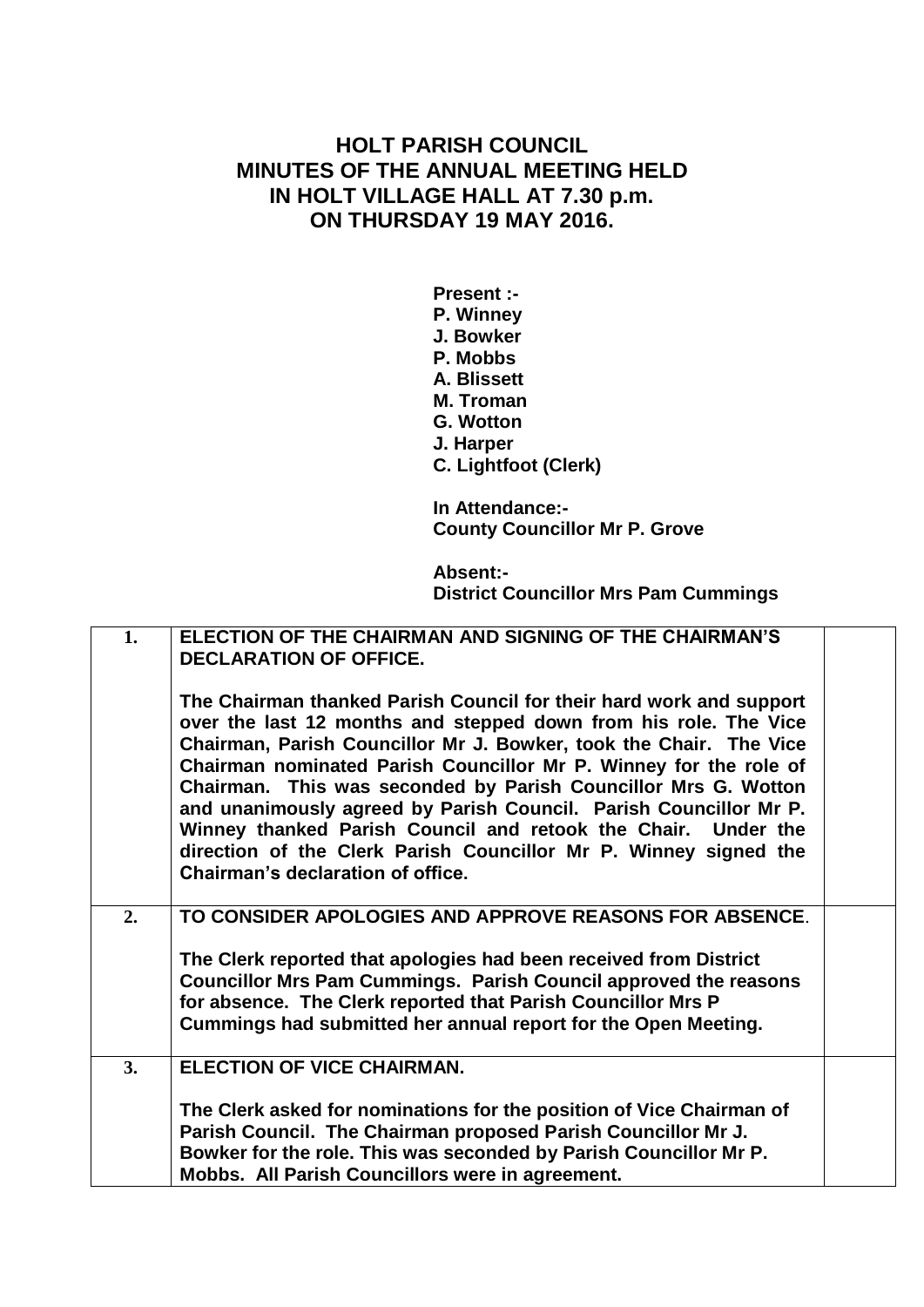| 5. | <b>DECLARATIONS OF INTEREST</b>                                                                                                                                                                                                                                                                                                                                                                                                                                                                                                                              |            |
|----|--------------------------------------------------------------------------------------------------------------------------------------------------------------------------------------------------------------------------------------------------------------------------------------------------------------------------------------------------------------------------------------------------------------------------------------------------------------------------------------------------------------------------------------------------------------|------------|
|    | <b>Register of Interests.</b><br>a)<br>The Clerk reminded all Parish Councillors that they need to inform her<br>of any changes to the Register of Interests.<br><b>Register of Personal Interests.</b><br>b)<br>There was no registration of Personal interests for items on the<br>agenda.<br><b>Register of Prejudicial Interests.</b><br>c)<br>There was no registration of Prejudicial interests for items on the<br>agenda.<br>Written requests for the Council to grant a dispensation.<br>d)<br>There had been no written requests for dispensation. | <b>ALL</b> |
| 5. | TO NOTE THE STANDING ORDERS.                                                                                                                                                                                                                                                                                                                                                                                                                                                                                                                                 |            |
|    | The Clerk confirmed that there had been no changes to the Standing<br>Orders over the past 12 months. Parish Council noted the Standing<br>Orders.                                                                                                                                                                                                                                                                                                                                                                                                           |            |
| 6. | TO NOTE THE CODE OF CONDUCT.                                                                                                                                                                                                                                                                                                                                                                                                                                                                                                                                 |            |
|    | The Clerk confirmed that there had been no changes to the Code of<br>Conduct over the past 12 months. Parish Council noted the Code of<br>Conduct.                                                                                                                                                                                                                                                                                                                                                                                                           |            |
| 7. | TO REVIEW THE COUNCIL'S FINANCIAL REGULATIONS, RISK<br>ASSESSMENT AND INSURANCE REQUIREMENTS.                                                                                                                                                                                                                                                                                                                                                                                                                                                                |            |
|    | The Clerk confirmed that the Financial Regulations had not changed<br>over the past 12 months. Parish Council noted the Financial<br><b>Regulations.</b>                                                                                                                                                                                                                                                                                                                                                                                                     |            |
|    | The Clerk reported that she had updated the Risk Assessment to Parish<br>Council and summarised the contents. The Clerk agreed to circulate the<br>Risk Assessment to all members of Parish Council prior to agreeing and<br>signing the Risk Assessment at the next Meeting.                                                                                                                                                                                                                                                                                |            |
|    | The Clerk summarised the insurance requirements of Parish Council and<br>presented the schedule for the insurance cover renewal.                                                                                                                                                                                                                                                                                                                                                                                                                             |            |
| 8. | TO APPROVE THE MINUTES OF THE MEETING OF HOLT PARISH<br><b>COUNCIL HELD ON 21 APRIL 2016.</b>                                                                                                                                                                                                                                                                                                                                                                                                                                                                |            |
|    | The minutes of the Meeting of Holt Parish Council held on 21 April 2016<br>were approved by Parish Council and signed by The Chairman as a true<br>record.                                                                                                                                                                                                                                                                                                                                                                                                   |            |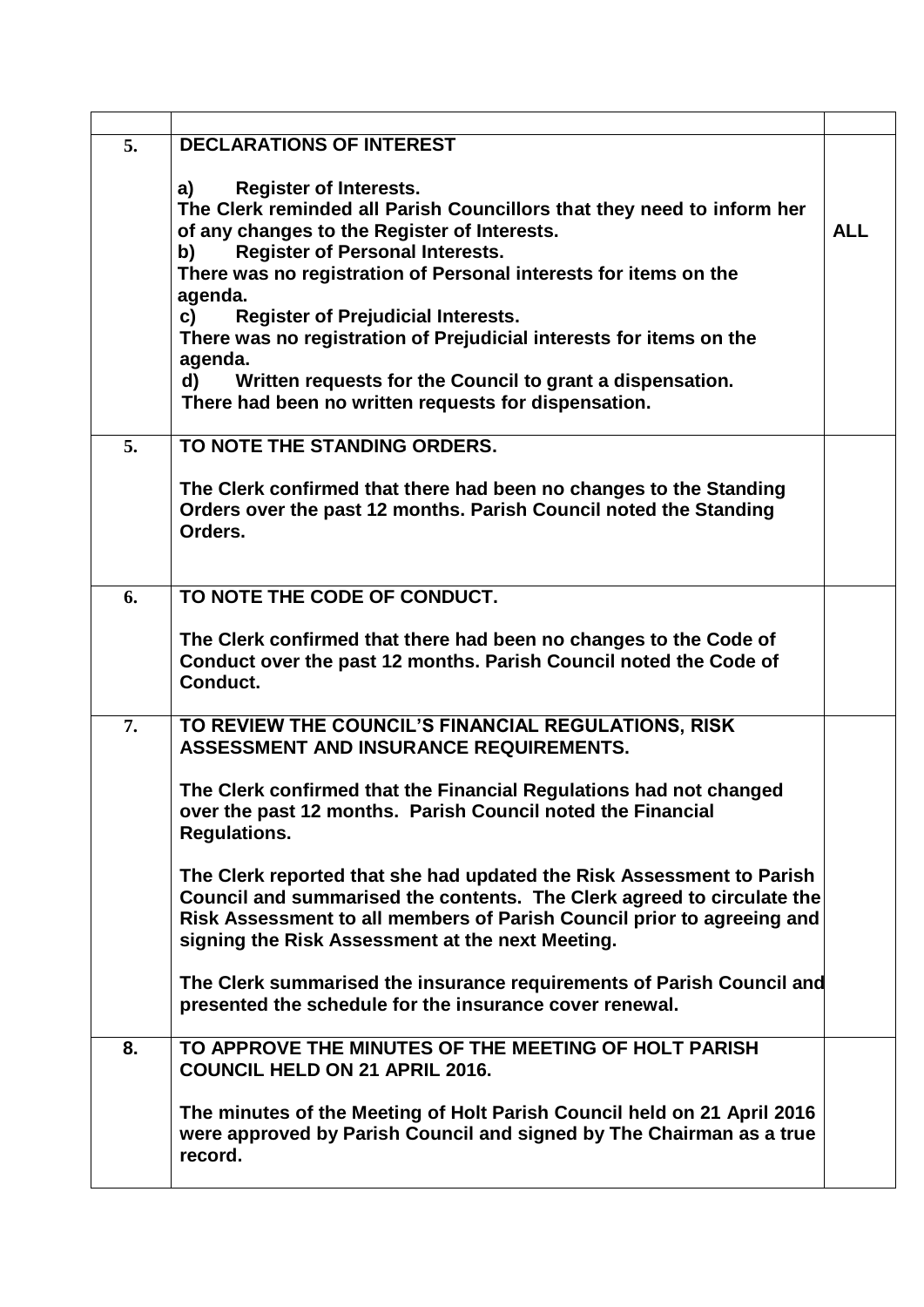| 9.  | TO CONSIDER MATTERS ARISING FROM THE PREVIOUS PARISH<br><b>COUNCIL MINUTES.</b>                                                                                                                                                                                                                                                                                                                                                                                                                                                                                                               |                        |
|-----|-----------------------------------------------------------------------------------------------------------------------------------------------------------------------------------------------------------------------------------------------------------------------------------------------------------------------------------------------------------------------------------------------------------------------------------------------------------------------------------------------------------------------------------------------------------------------------------------------|------------------------|
|     | a) BT telephone kiosk - status report.                                                                                                                                                                                                                                                                                                                                                                                                                                                                                                                                                        |                        |
|     | It was reported that work was due to begin on the electrics the following                                                                                                                                                                                                                                                                                                                                                                                                                                                                                                                     |                        |
|     | week. The Chairman further reported he had arranged a time to clean                                                                                                                                                                                                                                                                                                                                                                                                                                                                                                                           |                        |
|     | the box.                                                                                                                                                                                                                                                                                                                                                                                                                                                                                                                                                                                      |                        |
|     | Parish Councillor Mr P. Mobbs reported that there was a possibility of<br>obtaining a defibrillator free of charge from the Worcester Ambulance<br>Service. Parish Councillor Mr P. Mobbs had therefore researched the<br>box to house the defibrillator and identified a number of options. The<br>best option was from the SAD charity. Parish Councillor reviewed the<br>options presented by Parish Councillor Mr P. Mobbs and agreed to<br>proceed with the purchase of the box from the SAD charity. Parish<br>Councillor Mr P. Mobbs agreed to liaise with the Clerk over the purchase | <b>PM</b><br><b>CL</b> |
|     | of the box.                                                                                                                                                                                                                                                                                                                                                                                                                                                                                                                                                                                   |                        |
|     | b) Litter bin Top Barn lay bye - confirmation of funding.<br>The Clerk reported that this had now been installed and agreed to<br>circulate a photograph of the new bin amongst Parish Council. County<br>Councillor Mr P. Grove asked the Clerk to inform him of the outstanding<br>balance once the invoice had been received.                                                                                                                                                                                                                                                              | <b>CL</b>              |
|     |                                                                                                                                                                                                                                                                                                                                                                                                                                                                                                                                                                                               |                        |
|     | c) Village Hall fencing - progress report.<br>The Chairman confirmed that this was due to be installed between 8-13                                                                                                                                                                                                                                                                                                                                                                                                                                                                           |                        |
|     | June 2016 and once this work had been completed the new noticeboard                                                                                                                                                                                                                                                                                                                                                                                                                                                                                                                           | <b>PW</b>              |
|     | could be erected. The Chairman agreed to liaise separately with the                                                                                                                                                                                                                                                                                                                                                                                                                                                                                                                           | <b>CL</b>              |
|     | Clerk regarding payment for the work done.                                                                                                                                                                                                                                                                                                                                                                                                                                                                                                                                                    |                        |
|     | d) Renewal of Lengthsman Scheme for 2016/17.                                                                                                                                                                                                                                                                                                                                                                                                                                                                                                                                                  |                        |
|     | The Clerk reported that the Lengthsman Scheme had been renewed with                                                                                                                                                                                                                                                                                                                                                                                                                                                                                                                           |                        |
|     | the same conditions and budget of previous years. The Clerk confirmed<br>that the necessary paperwork had been completed with the Lengthsman<br>and Worcester County Council.                                                                                                                                                                                                                                                                                                                                                                                                                 |                        |
| 10. | <b>FINANCE</b>                                                                                                                                                                                                                                                                                                                                                                                                                                                                                                                                                                                |                        |
|     | a) To note the current bank balances.<br>It was confirmed that the Deposit Account stood at £6262.63p and the<br>Current Account stood at £2840.39p. Parish Council noted that the first<br>half of the Precept had been received. The Clerk confirmed that these<br>balances were before the issuance of the cheques listed below.<br>b) To consider payments made in accordance with the attached<br>schedule.                                                                                                                                                                              |                        |
|     | The following cheques were approved and signed and the counterfoils<br>and invoices initialled by 2 councillors; £168.00 (Cheque No. 1065) Mr C                                                                                                                                                                                                                                                                                                                                                                                                                                               |                        |
|     | Jones (Lengthsman April 2016), £390.72 (Cheque No. 1066) Aon UK Ltd<br>(Annual Insurance cover), £308.33 (Cheque No. 1067) Mrs C. Lightfoot                                                                                                                                                                                                                                                                                                                                                                                                                                                   |                        |
|     | (Clerks salary), £5.00 (Cheque No. 1068) Mrs C Lightfoot (Clerk's                                                                                                                                                                                                                                                                                                                                                                                                                                                                                                                             |                        |
|     | expenses - May 2016), £90.00 (Cheque No. 1070) Mr P. Winney (tree<br>cutting), £420.48 (Cheque No. 1071) Upper Bridge (website).<br>c) To review the actual spend against budget.                                                                                                                                                                                                                                                                                                                                                                                                             |                        |
|     | Parish Council agreed the bank reconciliation and this was signed by the                                                                                                                                                                                                                                                                                                                                                                                                                                                                                                                      |                        |
|     | Chairman. Parish Council noted the actual spend against budget.                                                                                                                                                                                                                                                                                                                                                                                                                                                                                                                               |                        |